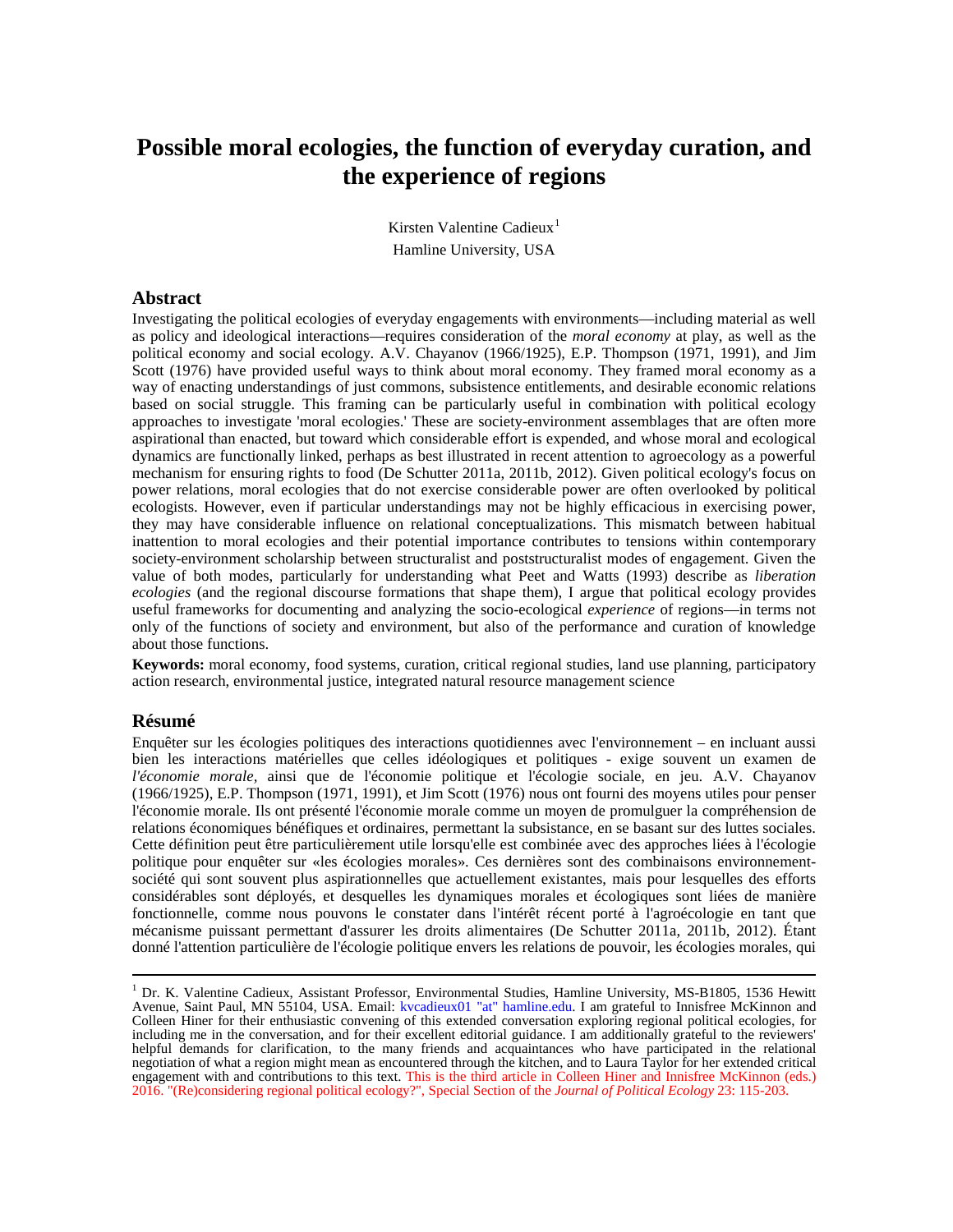n'exercent pas de pouvoir considérable, sont souvent négligés par les écologues politiques. Cependant, même si certains phénomènes peuvent ne pas être primordiaux dans le cadre de l'exercice du pouvoir, ils peuvent avoir une influence considérable sur des conceptualisations relationnelles. Cette incompatibilité entre les absences d'intérêt habituelles des écologies morales et leur potentiel contribue aux tensions entre engagements structuralistes et post-structuralistes dans les milieux de recherche actuels se consacrant aux interactions entre sociétés et environnements. Du fait de l'importance de ces deux approches, en particulier pour comprendre ce que Peet et Watts (1993) appellent l*es écologies de libération* (et le discours relatif au régions qui les forment), je soutiens que l'écologie politique fournit un cadre utile pour documenter et analyser les *expériences* socio-écologiques des régions – non seulement en terme de fonctions de la société et de l'environnement, mais aussi de performance et de conservation des connaissances relatives à ces fonctions. **Keywords:** économie morale, systèmes alimentaires, conservation, études critiques régionales, gestion territoriale,recherche participative, justice environnementale, sciences de la gestion intégrée des ressources naturelles.

## **Resumen**

Hacer la ecologia politicas de las relaciones cotidianas con el ambiente ? relaciones que son a la vez materiales, politicas y ideologicas ? require dar consideración a la economia moral. A.V. Chayanov (1966/1925), E.P. Thompson (1971, 1991), y Jim Scott (1976) entienden la economia moral a traves de discusiones de los 'comunes', derechos de subsistencia, y relaciones economicas basadas en la lucha social. Esta perspectiva ofrece a la ecología política una manera de estudiar ensamblajes socioambientales que residen en las aspiraciones que dirigen practicas cuyas dinámicas morales y ecológicas son vinculados de manera funcional. Caso ejemplar de esto es la agroecologia como mecanismo para asegurar los derechos a la comida (De Schutter 2011a, 2011b, 2012). Dado que la ecología política se enfoca en relaciones de poder, ecologías morales que no ejercen poder considerable tienden a ser menos visibles desde esta perspectiva. El desencuentro producido por la falta de atención a las ecologías morales y su importancia genera tensiones en la literatura academica entre posiciones estructuralistas y posestructuralistas, pero ambos son indispensables para formar ecologías de liberación y los discursos regionales que los sustentan (Peet y Watts 1993). La ecología política ofrece marcos analíticos útiles para documentar y analizar las experiencias socio-ecologicas de regiones, no solo en términos de las funciones de sociedad y ambiente, sino también de su actuación y conservación.

**Palabras clave**: Economía moral, sistemas alimentarias, conservación, estudios regionales críticos, planificación de uso de suelo, justicia ambiental, gestión integral de recursos naturales.

## **1. Introduction**

Writing in the middle of a house turned upside down as I prepare to leave for a season of fieldwork, I find myself ruminating over the *Ten fundamental questions of curation* as I work through the surprisingly less-unpleasant-than-expected task of emptying out my kitchen to create room for the eating habits of the colleagues who will reside in my house while I am away. Given the amount of effort expended setting up field study on the opposite side of the world, it seems incongruous to be discovering a research insight that has been eluding me *in my kitchen detritus*. For more than a decade, I have investigated the political ecology of residential land uses in relation to global agri-food regimes, and the ways that people discover and reproduce their sense of place and their understandings of the relationships that constitute their place in the world, a place that is often understood in terms of what geographers call regions. In this work, I have been trying to understand the meaning and function of what people perform via their everyday gestures related to food and land, and the place of these activities in peoples' moral ecologies. It is probable that a kitchen like mine represents a reflection of the political ecologies I investigate, in a more correspondent way than most. As the entry layer of my refrigerator shelfie reveals in Figure 1, my kitchen includes things like pickled mustard greens from Hmong farmers who were involved in a market performance organized by friends and colleagues that invited people to eat with market vendors, jars of wild rice gathered, processed, and gifted to me by Dakota and Anishinabe friends, dried fruits and nuts and grains and beans and beer and fermentation cultures and condiments that each represent a particular form of food production or processing that for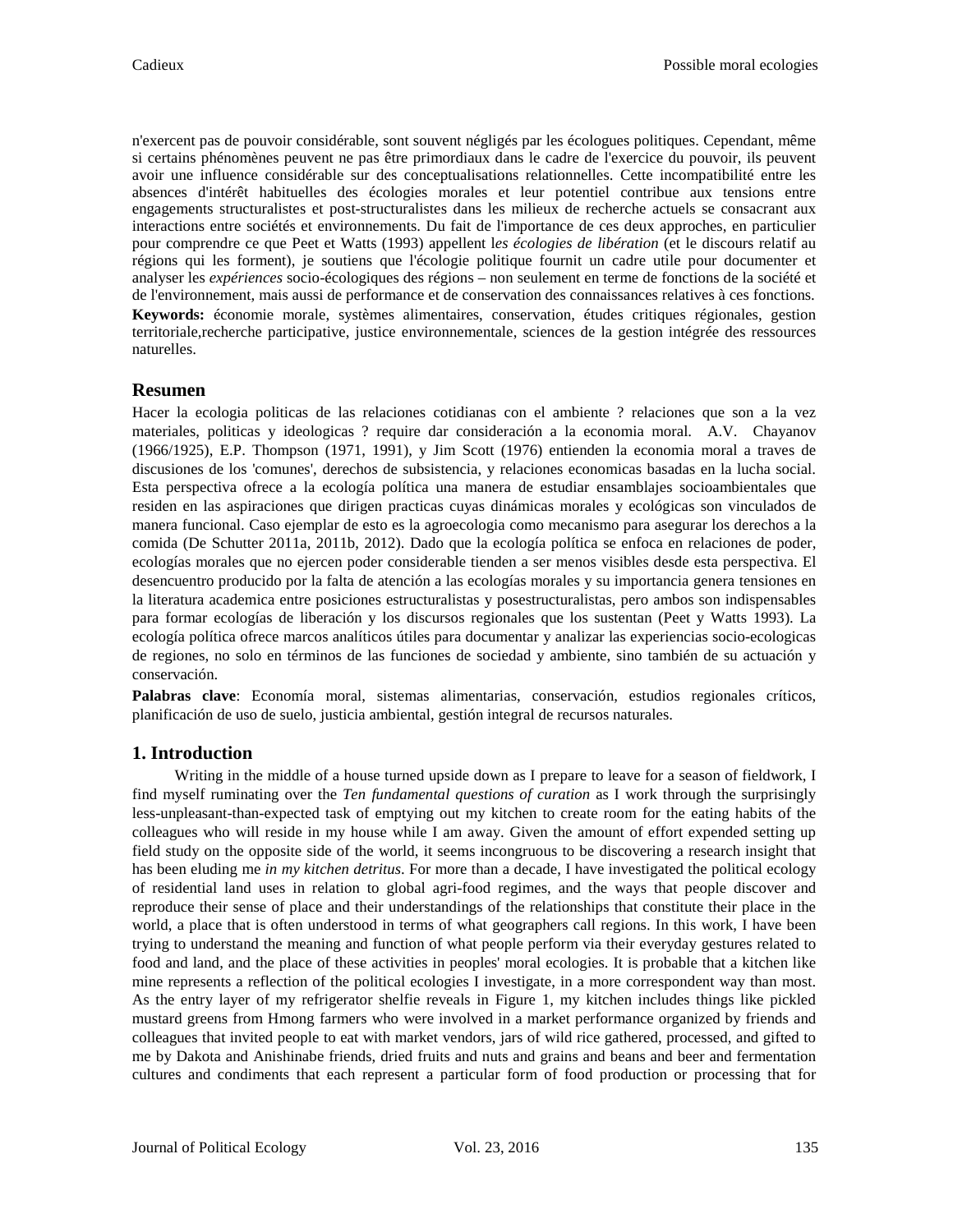various reasons I might like to see more widely adopted, and whose stories reside and circulate in my kitchen and among the many who eat here. The insight my kitchen collection suggests has to do with the relationship between the way that people perform their exploration of everyday embeddedness within their relational ecologies and the way researchers might understand analyses of such performances as a form of *curation*. In this essay, I argue that political ecology researchers are often engaging in a kind of curatorial practice (often of "chains of explanation" for the degradation or sustaining of environments, as enjoined by Blaikie and Brookfield 1987). In an era when so much knowledge exchange, learning, and political organizing takes place via the public sharing of collections of observations, analyses, or sound bites, it seems useful for society-environment researchers to engage with popular modes of understanding and engaging societyenvironment relationships, which are often experienced as having to do with regions, as in the domain of regional planning. The practical strengths of political ecology as an approach are parallel to, and hence likely to be synergistic with, emerging popular curation practices, and tapping into these practices may serve often articulated goals of engaging people in exploring the implications illuminated by studying political ecology. So as I scrape the remaining contents of scores of jars into my compost, I will also document why the kitchen practices reflected here seem useful for reflecting on regional political ecology—and I use them to illustrate the main values I appreciate in this framework.

## **2. Function, experience, morality**

Political ecology has something of a double life. As it is often operationalized, political ecology is an analytical tool for investigating the ecological and political functions of society-environment systems and also a normative social and ethical tool, presenting visions of how political ecologies *could* function whether that functional integrity is justified and framed as ecological, sustainable, equitable, or pragmatic. Drawing heavily from critical studies of development, political ecology appears attractive to many reflexive scholars because it provides tools for sympathetic critique of action in the world, and also for considering the enrollment of scholars themselves in the assemblages that act in the political ecologies we study. Political ecology may often seem far removed from the actual world of policy making, in part because of its critical preoccupation with power relations and cultural ecologies—nuances that rarely make it onto the policy stage. But my experience with political ecology and those who use it suggests that its premises and commitments often prompt at least some of us who use it as analytical lens to participate more materially in our regions, for example through participation in planning and governance bodies and processes.

When applied to *regions*, political ecology frameworks have had three main functions, in my experience. First, regional political ecology frameworks encourage exploration of process and comparison across time and place (an attention to *function*). Second, they foreground the need for correspondence between narratives and observations of political ecological systems—in other words, they encourage enactive research that makes space within analysis for everyone's *experience* of the issues being explored (an attention to *experience*). Enactive research is discussed more below. And, third, they illuminate the systemic relationships and functions that are often gestured toward via aspirational labels such as 'local', 'community', or even 'national'—the normative moral framings often brought to analytic investigations by communities with a stake in researching how regional political ecologies work. I describe this in terms of attention to *morality* because the scholars I have encountered that are most willing to reflexively engage the moral issues of research have identified themselves as political ecologists. Especially in feminist political ecology approaches, the relational moral issues of both the research topic and methods are likely to be considered an important part of understanding what is happening and what is at stake. This willingness to venture into moral terrain many approaches consider off limits because of its messy, negotiated, and dynamic nature is one of the hallmarks of political ecology, and a significant contribution to its explanatory power and to its attractiveness as an organizing framework for participatory action research. However, the double identity this confers on the political ecology framework has presented a double challenge in my use of the framework, namely the tendency to see political ecology as normative, not analytical, and the tendency of many people conducting social research to not want to focus on their own stance as part of what shapes the systems they study. The relationship between political ecology and regions illustrates both sides of the challenge. After describing the utility of these functions in my experience, I will return to the dilemma of the double identity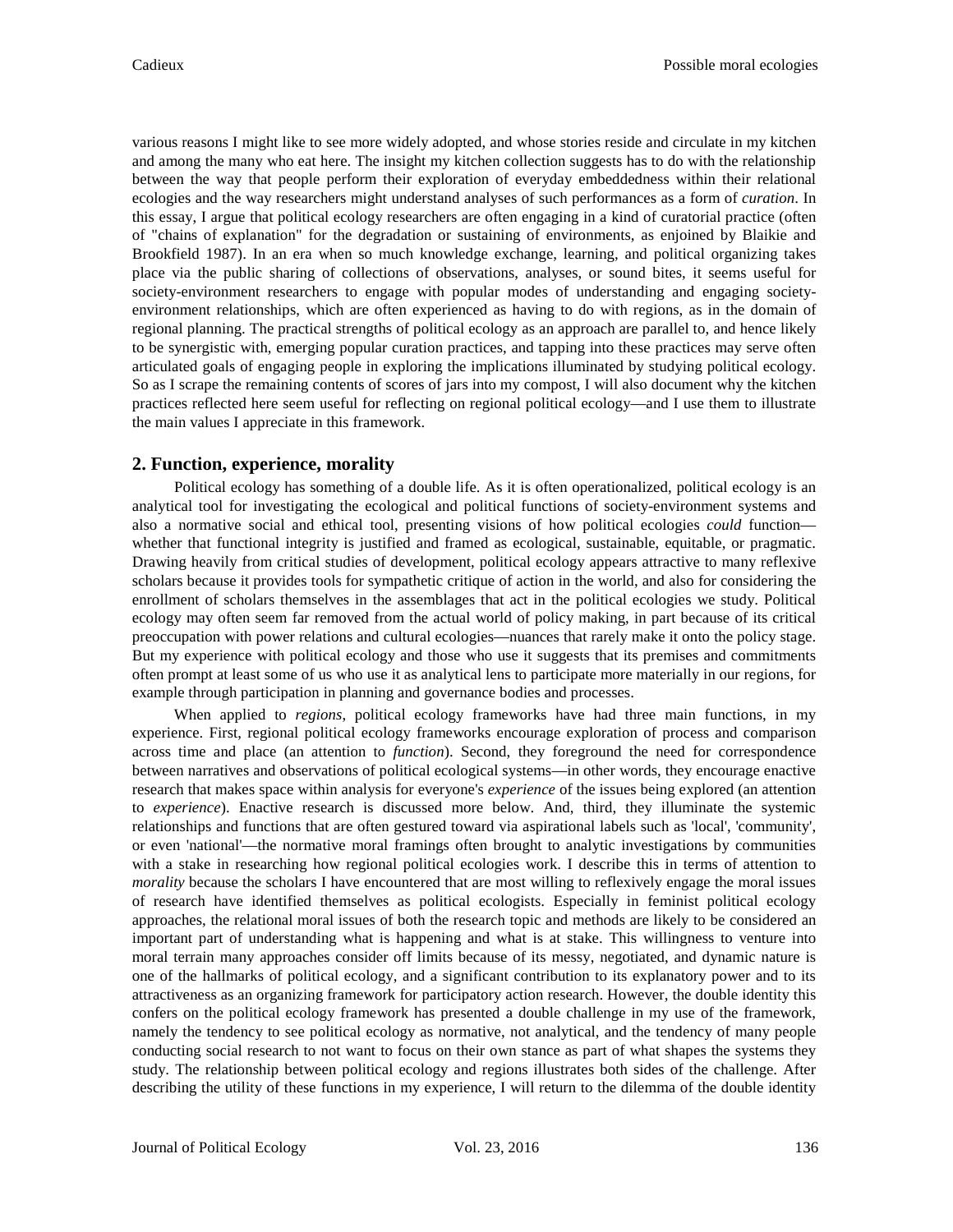of political ecology and how specific attention to performance, curation, and knowledge cultures may help address this dilemma.



Figure 1: Curated food relationships: moral ecologies are performed through food exchange, preparation, storage, and consumption experiences (although this shelfie glimpse may more accurately show the pre-curation backstage; curation would take place in the more public domain of a meal or documentation).

Firstly, on process and comparison: especially in the investigation of the relationship between social organization and ecological systems, people often ask "how does this work?", and "if this system works like this in the place in question, how is it elsewhere?" and attempt to identify functional similarities in political and ecological conditions in different places. These places and processes are often identified at the regional scale—and the regions are often differentiated by political and physical geographies as well as by ecological functions. The governance of water provide examples of struggles between different functional understandings of regions, since watersheds often exceed and hence problematize the local scales of municipal and state boundaries. The emergent definition of regions appears to be a well-appreciated strength of the political ecology approach. Laura Taylor (2014) captured this sentiment in the panel discussion on *(Re)considering regional political ecologies* that led to this Special Section in her injunction to "let the region be found through the work you're doing." The simultaneous attention to *how society-environment systems work* and *how they are understood to work* is an additional strength that works well at a regional scale. This is partly because the governance of regions usually exceeds both plausible community consensus and the scale of tacit knowledge. This often leads to situations with an explicit need to negotiate the politics of environmental knowledge, using the technologies of representation that are common fodder for political ecology analysis, such as maps of flows, hazards, vulnerabilities, and representations of networks—it also makes it hard to ignore the dynamics of competing interests or understandings, a crucial condition contributing to openness to exploration and negotiation. In such contexts, the *definition* of regions often relies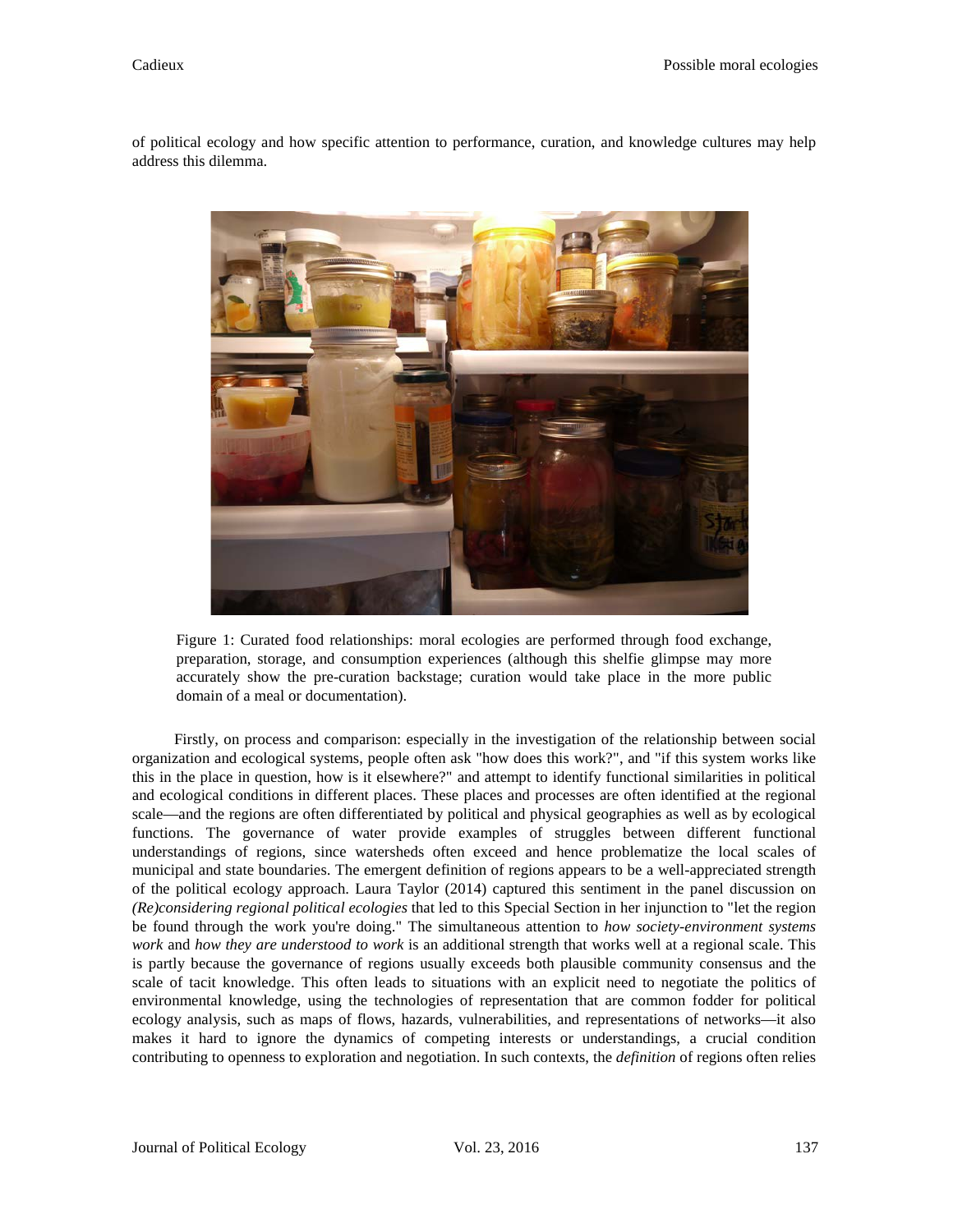on categories that play to the strengths of the political ecology framework, as we see in attempts to delimit bioregions, cultural regions, watersheds, or even foodsheds.

Secondly, regional political ecology frameworks are helpful for exploring the relationship I just alluded to—between the functions of political ecological processes and diverse understandings and experiences of these functions and processes. Attention to experience is arguably part of the normative ethos of political ecology. The approach has been cross fertilized by insights from feminist action research, agrarian and peasant studies, actor network theory, and concerns about qualification and justification from the 'regulation school.' Practitioners of political ecology often espouse a commitment to analyses that include attention to complex and contested normative experiences within case studies and also, in exemplary cases, commitment to respecting analyses emerging from within the case (Flyvbjerg 1998; Hetherington 2011; Massey 1993; Thevenot and Boltanski 2006). This more distributed agency in the analysis of political ecology plays a significant role in the growing attractiveness of the approach to graduate students and community engaged scholars. Working within case studies, scholars are much better able to build analytic relationships if they are able to respect and work *with* 'informants', rather than extracting popular understanding as data that is only legitimated by scholarly attention to it. A significant dynamic within the best of regional political ecology has been the practice of actively situating research within ongoing explorations in the region. Laura Taylor's work on land use planning in the Greater Golden Horseshoe (GGH) region of Ontario provides an excellent example of the most publicly-engaged version of this form of feminist political ecology work. Taylor engages plans for regions, parks, and protected landscapes such as the GGH Greenbelt, enrolling various communities of practice in systematic scholarship about ongoing land use planning challenges, in a context where the concept of "region" has been institutionalized as both territorial and relational through "regional municipalities" and "regional growth plans", with a specific meaning of region emerging out of the relationship of urban agglomerations and affected adjacent spatial territories (Taylor 2007; Amati and Taylor 2010). Recognizing that regions are a central focus of land use planning, Taylor focuses on regional land use planning challenges along with students in academic case study courses, with practitioners engaged in planning and evaluation, as well as with policy makers and the citizen, advisory, and scientific panels she engages in this work. She has, for example, included her students in policy meetings, mentoring them to provide scholarly reports for policy makers—and producing policy reports for scholars (see, for example Cadieux, Taylor, and Bunce 2013; Taylor 2007; Taylor *et al*. 2010). The knowledge feedback circuits set up in this kind of relational research are a significant part of what makes this situated research so effective: in addition to relationships of trust that help boost the salience and credibility of the research process itself, being able to use the research process to track the results of events, interventions, and systemic functions under observation vastly improves the legitimacy of such research processes—a possibility that is amplified when the research is yoked to adaptive management processes (Cash *et al.* 2003).

This emphasis on aa correspondence between lived experiences and scholarly analysis of political ecological systems increases the fidelity and recognition of consequent explanations of nature-society relationships (cf. Sayre 2010). It also helps incorporate explorations of power and morality, a key contribution of regional political ecology frameworks, and also one of their most contentious. Although it may be clear that the experience of morality and power plays a role in most topics political ecology addresses, investigating the roles that experiences of morality and power play appears from scholarship to be best left to humanists, behavioral economists, or clerics. How many analyses trail off at the very crux of their most interesting questions with a helpless gesture toward things that cannot be answered with the methods at our disposal?<sup>[2](#page-4-0)</sup> This often happens even when the exercise of power—or the mustering of justifications for a

<span id="page-4-0"></span><sup>&</sup>lt;sup>2</sup> Two sources I have drawn heavily on in my work on land use motivations provide classic examples of such abrogation: In Healy (1984: 18): "The urbanite's love affair with the American forest is a subject with complex psychological roots, many classic manifestations in literature and art, and quite varied political results. I mention it here to acknowledge its importance, and to admit that its analysis is quite beyond my disciplinary competence." In Punter (1974: 436): "Any attempt to grapple with questions of motivation demands a complex psychologically-based research procedure that is well beyond the scope of this thesis and the author's expertise. This is not to argue that such questions are not fundamental to the ultimate goal of understanding man in the landscape." In a common if uncharacteristic way, political ecology also tends to ignore experiential motivations in favor of structural analyses, despite the availability of excellent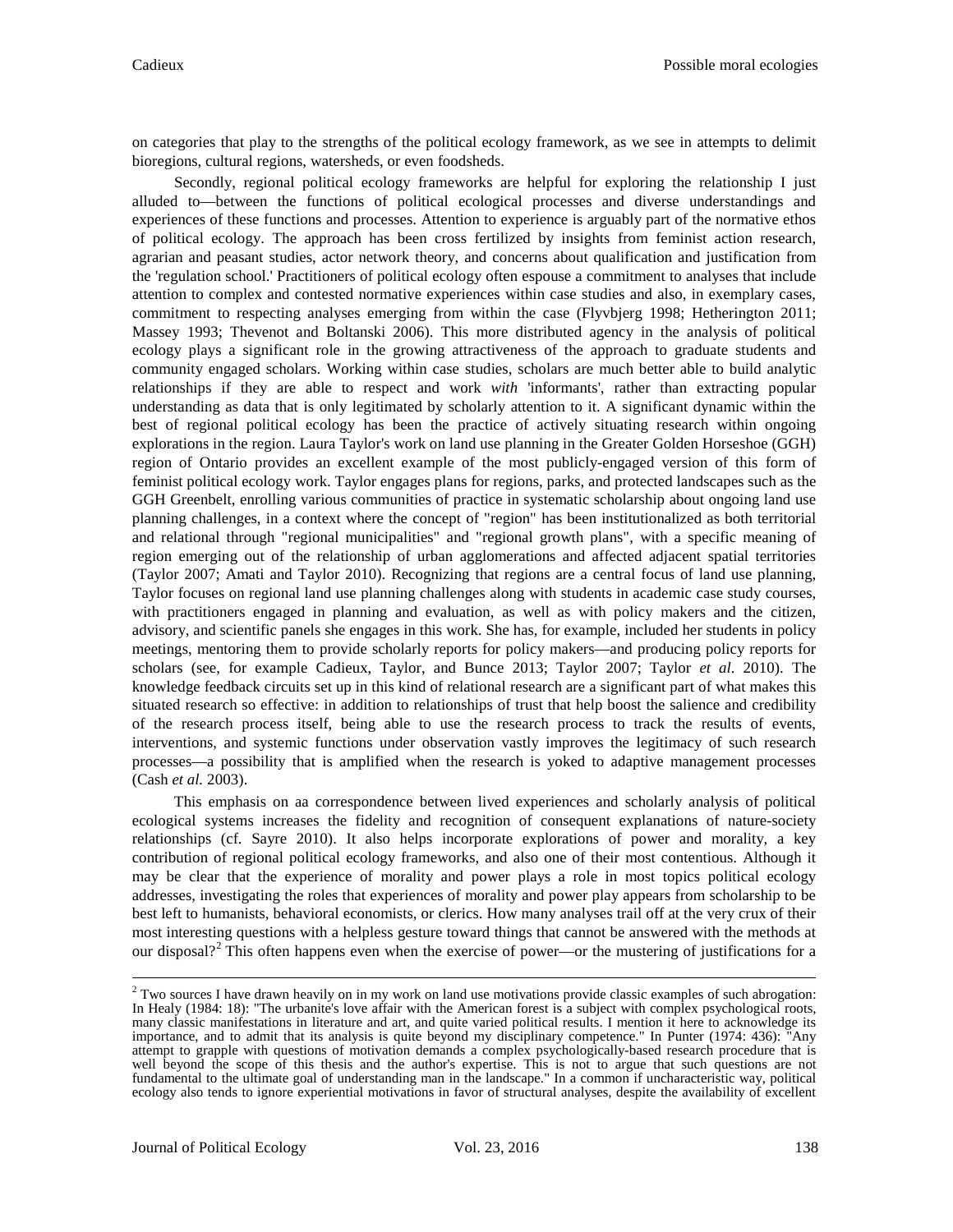normative moral position—is clearly central to understanding what is at stake, and how it is unfolding. The practice of regional political ecology, especially when attending to the dynamics outlined above, can substantially improve analytical purchase on the functions of both power relations and moral stances within political ecologies—and the study of these political ecologies.

# **3. Experience and analysis: ecology, morality, and curation**

Let me return briefly to what I have described as the 'double life' of political ecology, and the problems I have encountered with this double life. When I assert to my colleagues the utility of political ecology as an approach to understanding the society-environment dynamics of regions, these colleagues, especially those in the environmental science and management fields, do not see political ecology as residing in the pantheon of approaches that are actually *used* for integrating systemic understandings of society and environment. Rather, they argue that political ecology resides primarily within the critical social sciences perhaps a useful analytical tool in an academic sense, but one they see circulating in actual managerial use so little that they do not prioritize it as something they should understand and engage. Political ecologists may recognize this as what Robbins refers to as the tension between the "hatchet" and the "seed" (2011: 99): we may be in the habit of critiquing more than we radically rebuild.

My experience with this perspective in academic contexts dedicated to public engagement at the scale of regional environmental management suggests an interesting flip side to the same three reasons above where I have suggested regional political ecology frameworks might be useful. Scholars who have invested effort in the layer-cake model of landscape ecological planning and in integrative and somewhat critical frameworks such as agroecology, adaptive co-management, or integrated water resource management, for example, see themselves *already* thinking about comparison and systemic relationships and functions. They are also usually willing to spend time considering how involved constituencies understand and engage with the systems in question, and to engage in some participatory methods—meaning that pleas for more reflexive scholarship may appear to them to be aimed at *others*, or aimed toward a less enlightened historical period of environmental scholarship. However, the same epistemological chasms still divide most interdisciplinary projects with which I have worked: scholars studying ecological dimensions and social dimensions tend to underestimate the importance of the integration of these dynamics, and to consider the 'other' way of looking at the problems at hand as less central. I hear this often around questions of food security, for example, where scholarship on just food distribution systems and power relations are often distanced from 'harder' science investigations, in agronomy and the perennially popular question of how to feed the world (likewise, social sciences and humanities keep their distance from natural sciences as well).

Especially when social patterns of organizing academic inquiry reinforce such distancing (social and agronomic studies of food security are conducted on completely separate campuses at Minnesota's land grant university, for example), part of what seems valuable about exploring regional political ecologies is that such exploration helps to undermine the popularity of superficial characterizations, such as 'the state', 'agribusiness', or 'consumers.' Instead, such explorations can press investigators to think about what functions and processes are useful to understand, about how those interconnect (for better or worse, mutually sustaining, reinforcing, or interfering), and about how such understandings enable engagement with the systems under study. In this way political ecology allows understanding of which dynamics of natural and social systems can be negotiated with—and how. Part of what is involved in this more relational understanding of ecologies is an analytical understanding of the functions of moral stances themselves in contributing not only to the way that people experience and navigate ecologies, but crucially to the very way ecologies are shaped, reproduced, and maintained. In contrast to many well-intentioned ecological sciences,

work on moral geography, geographies of care, and feminist political ecology (e.g. Conradson 2003; Lee and Smith 2011; Rocheleau *et al.* 1996; Smith 2000) that could help integrate structuralist and poststructuralist approaches. Especially in the 'first world' context studied by much urban political ecology, we can see analyses of the experience of morality and power play out in very different ways when discussing the power relations structuring general environmental experiences or, in contrast, when discussing embodied experiences of race or colonial power (contrast Heynen 2014 with Heynen 2015, for example). Attention to more reflexively handling such contrasts may help place our own research practices within the frame of analysis in the ways discussed here.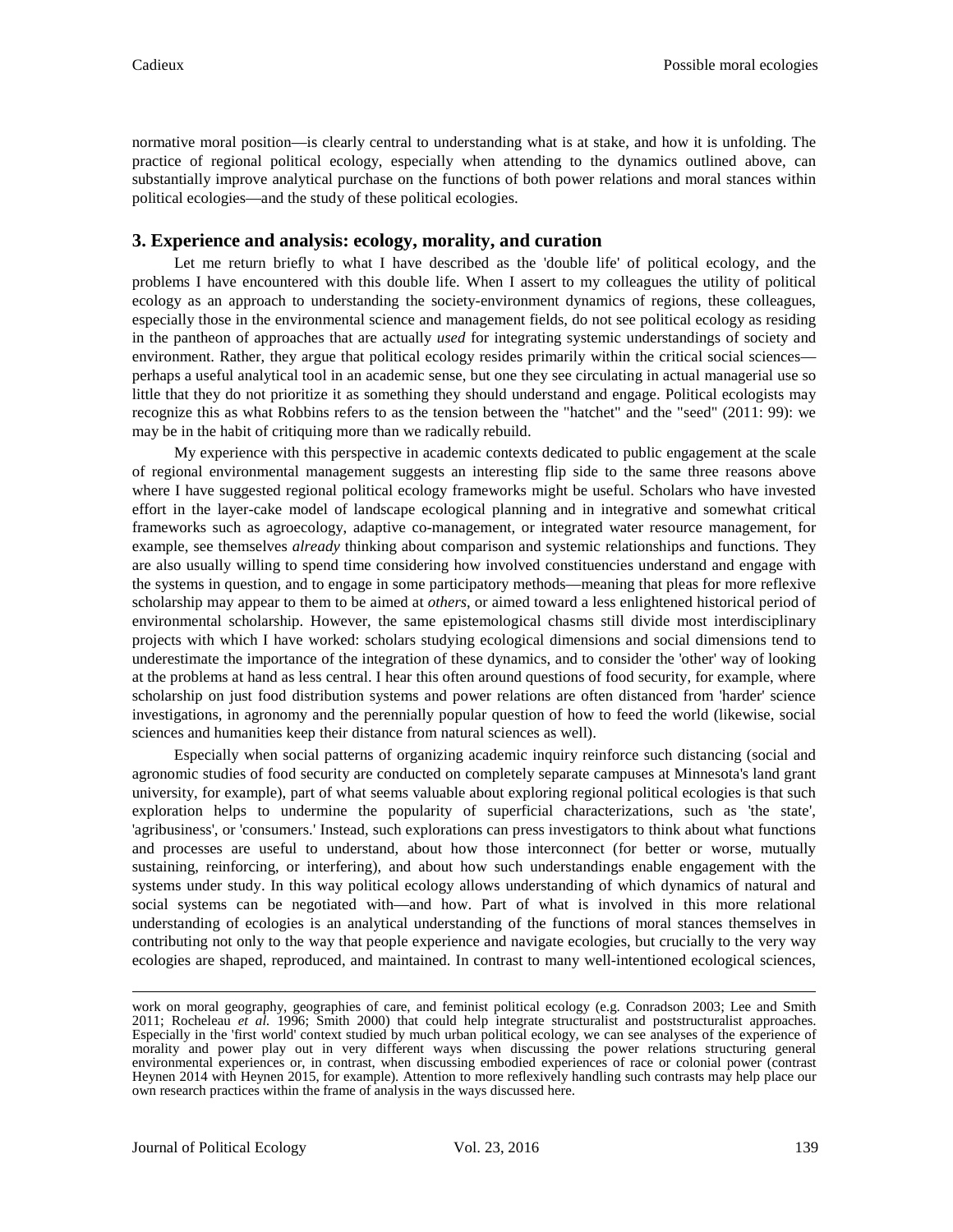where moral stances tend to be treated as implicit backgrounds to impressive arrays of scientific evidence that should influence decisions without having to seem moral, in this more reflexive view, moral ecologies provide a way to understand the inherent difference and shifting power assemblages involved in the very constitution of ecological systems. This approach combines lessons from structuralist concerns with political economy and post-structuralist concerns with radical difference, to help organize meaning in investigations of systems considered unmanageably messy and complex. So the study of something like 'local' food, along these lines, may not be approached only in terms of the impact and infrastructure of mileage or the maintenance of particular microbial communities, but by accounting of what is deemed meaningful in agrifood supply chains, and the relational qualities of markets and soil interactions—measures likely to require a much more collaborative and negotiated approach to understanding whose locality matters where, and how (McGirr and Batterbury 2016).

In the decades that "regional political ecology" has been in use as a construct (since Blaikie and Brookfield, 1987), there has been a marked emergence of the vocabulary and practices of *curation* as a way to organize artifacts. This has been particularly notable in my area of study—food-related land uses—and even more pronounced in fields related to digital scholarship: searching for "curation" and "social science" elicits hundreds of "data curation" jobs, most of them for junior scholars and students, who are sought to help collect and organize, selectively display, and analytically interpret the surfeit of artifacts that are constantly being produced. Beyond digital scholarship, the rise of internet access—and social media—has provided the need for sense-making activities to sort through the overwhelming amount of available content, and also broader access to tools for curating such content. Tools such as Facebook, Instagram, Tumblr, Twitter, or more metadata rich tools such as **[Scalar](http://scalar.usc.edu/scalar/)** or **[Omeka](http://omeka.org/)** all encourage curatorial approaches to everyday experience that emphasize the selective presentation and interpretation of collections of information—a popularization of approaches that may once have been practiced in the privileged domains of scholarship or collectorship.

Such curation has become a force to be reckoned with in discourse analysis, as themes such as those in analyzing society-environment relationships often come pre-curated by the people participating in them (several of my colleagues have started analyzing the hashtags and Twitter themes coming out of environmental management meetings, for example). Especially in residential spaces such as the yard and the kitchen, the careful collection, sorting, and presentation of the products and processes of political agroecological relationships (such as those on display in gardens) provides a vernacular analogue to many of the traditional cataloguing and discourse analysis methods of regional political ecology (such as litanies of reasons for soil degradation, building on Blaikie and Brookfield's 'chains of explanations' framework). I want to bring these more popular versions of curation into the regional political ecology conversation, for a few reasons.

Most obviously—and my colleagues who also conduct interviews about land use and food practices will be familiar with these reasons—there is a remarkable amount of creative energy being put into investigation of society-environment relationships through the elaborate curation of everyday practices by activists, bloggers, and foodies. Sometimes such investigation demonstrates willingness to think publicly about the relationships between everyday practices and potentially very uncomfortable social and ecological dynamics—the status quo social problems of neocolonial settler societies, for example. This exploratory willingness very much reflects the popular input often called for (and praised) in exhortations claiming that public participation is necessary in environmental management. The meaning-making enabled by popular curation practice may also help mitigate some aspect of the disengagement, apathy, and hegemony that inhibit powerful participation (Miessen 2010). This engaged analytic praxis may perhaps be much more widespread than we imagine, if we look for it outside disciplinarily familiar domains. It reinforces what I described above as the tenuous strengths of political ecology: respecting diverse analytical voices, and enabling researchers to take experience seriously, and to analyze their own experience within enactive research. Pedagogically, it seems these popular impulses toward curation could benefit from interaction with the critical perspectives of political ecology. For example, imagine a Pinterest board or Facebook group where participants were encouraged to catalogue and explain observed impulses toward bioregionalism, probing beyond the seeming sentimentality of much localism, or going beyond superficial criticism of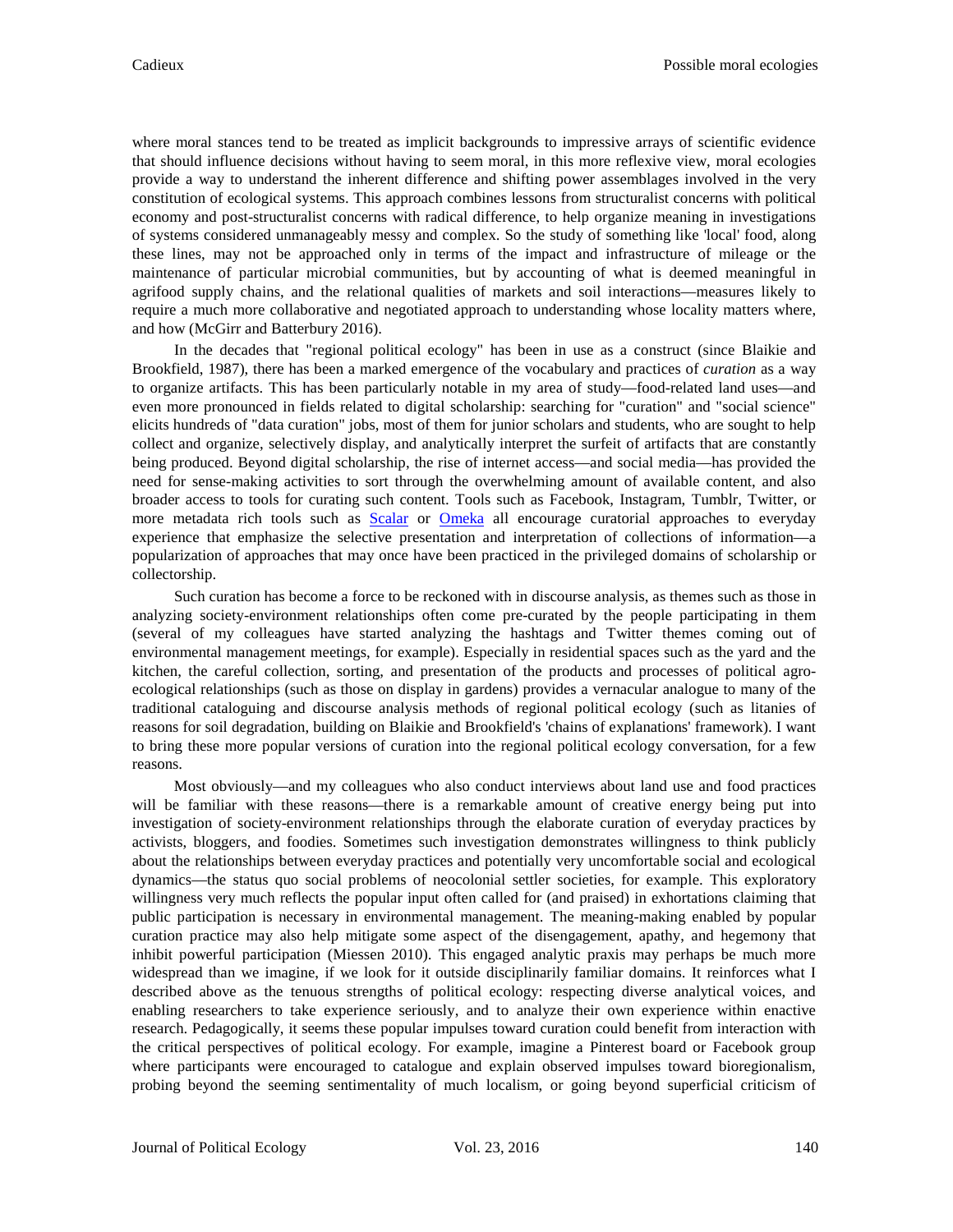localism. Such a scenario has a lot of promise for the holy grail - liberation ecology public scholarship, and action research, It means figuring out how to yoke the compelling and rewarding qualities of curating a yard or kitchen to the kinds of questions asked in critical development studies or agrarian political economy. These are questions of how to repair the damage done by colonialism and to disrupt its reproduction in the society-environment relationships being explored and curated by a community of learners.

## **4. Curation and the everyday function of regions**

I drew heavily on work promoting "regional political ecology" in the era after the heyday of regional studies, yet prior to the 'scale debates' about the way certain interpretations of the idea of regions and the hierarchies of scale tend to be privileged (e.g. Walker 2003; see Cadieux 2011; Cadieux and Hurley 2011; Qviström and Cadieux 2012). But I will admit that I had not paid very close attention to the practical or conceptual work done by the concept of 'regions.' [3](#page-7-0) What regions *do* only became salient as I set myself the task of trying to unpack how the people I study really do relate their somewhat precious yard and kitchen curations with their functional understandings of society and space. Are their efforts at cataloging and cultivating collections of food plants—or recipes or food production technologies—trying to decolonize resource relationships? Many people make substantial assertions about the social justice impacts of their gardening, for example (Slocum and Cadieux 2015; Cadieux and Slocum 2015). But such claims are often muddied in practice where activities like well-intentioned gardening are conflated with practices that contribute to gentrification, and the competitive building up of city-regions as places made better for investment.

In enactive research, researchers participate in the social dynamics they are exploring, and they find domains to investigate their analyses in practice. Given my own interest I spend a considerable amount of my time grappling with the gentrifying idealizations of the new regionalism in my research on land use tensions around urbanization and food production. Many of the policy-makers, funders, and city builders who hold power over what can be done with urban land think of regions in abstracted and boosterish ways, as the city regions playing their part in macroeconomic models. This version of 'the region' seems very difficult to identify in practice. I am interested in trying to understand how regions might function as modeled (for example, finding some underlying empirical justification for the tenet of "highest and best [land] use"). But I generally find it more rewarding to put much of my effort in public research projects trying to elicit attention to the finer grained experience of everyday life: where it is most possible to assess what people are doing, and how is that working? Or how can we better understand the political, economic, moral, and ecological dynamics that relate us to other people across space? Especially when we're talking about why local schools cannot afford local cabbages in Minnesota, it's not so much the climate and the social and spatial organization of our *region* that matters so much (even if they are important) as it is the labor and water and food distribution regimes that organize agricultural production in the other places supplying our cabbage.

This is not to say that the functions of the region don't pop up in between these scalar bookends of everyday space and the spaces of global agri-food regimes: Minnesota-consumed cabbage, for example, often comes from irrigated California farms (which have consistently been able to sell organic cabbage at half the wholesale rate farmers in Minnesota can afford to offer), and comparisons of regional water regimes have

<span id="page-7-0"></span><sup>&</sup>lt;sup>3</sup> For helpful investigations of some of this intellectual history, see Neumann (2009, 2010) on scale and region in political ecology. Mahon and Keil (2009) address scale theory in political economy (see also Sayre 2005). More recently, the *Biological economies* project in Aotearoa New Zealand has been grappling with the critical integration of relational and territorial understandings via their method of "enactive research" (Lewis *et al.* 2013). Summarizing their approach to enactive research and distinguishing it from other methodologies, they argue four main points (p.189): (1) "Participative knowledge production is a starting point for more performative engagement, and [(2)] representational knowledge ... that has the appearance of comprehensiveness is always compromised by its boundaries, sampling frames and ensuing partialities." They continue (3): "Where our practice of enactive research diverges from participatory action and firstgeneration alternative economy approaches ... is that we see enactive research as an opportunity to take [our work] to audiences in multiple settings, including policy and investment forums"; (4) (p.181) "…enactive research encounters such as ours offer a platform for narrating new economic worlds and institutional capabilities such that new value can be made, and made to stick, in territory and thus become available for others." This work helpfully illustrates the spatial extent commonly used when people refer to regions, in contrast to the somewhat straw-dog argument that 'region' mostly denotes abstract categories such as 'First World' or 'Global South' as a *region*.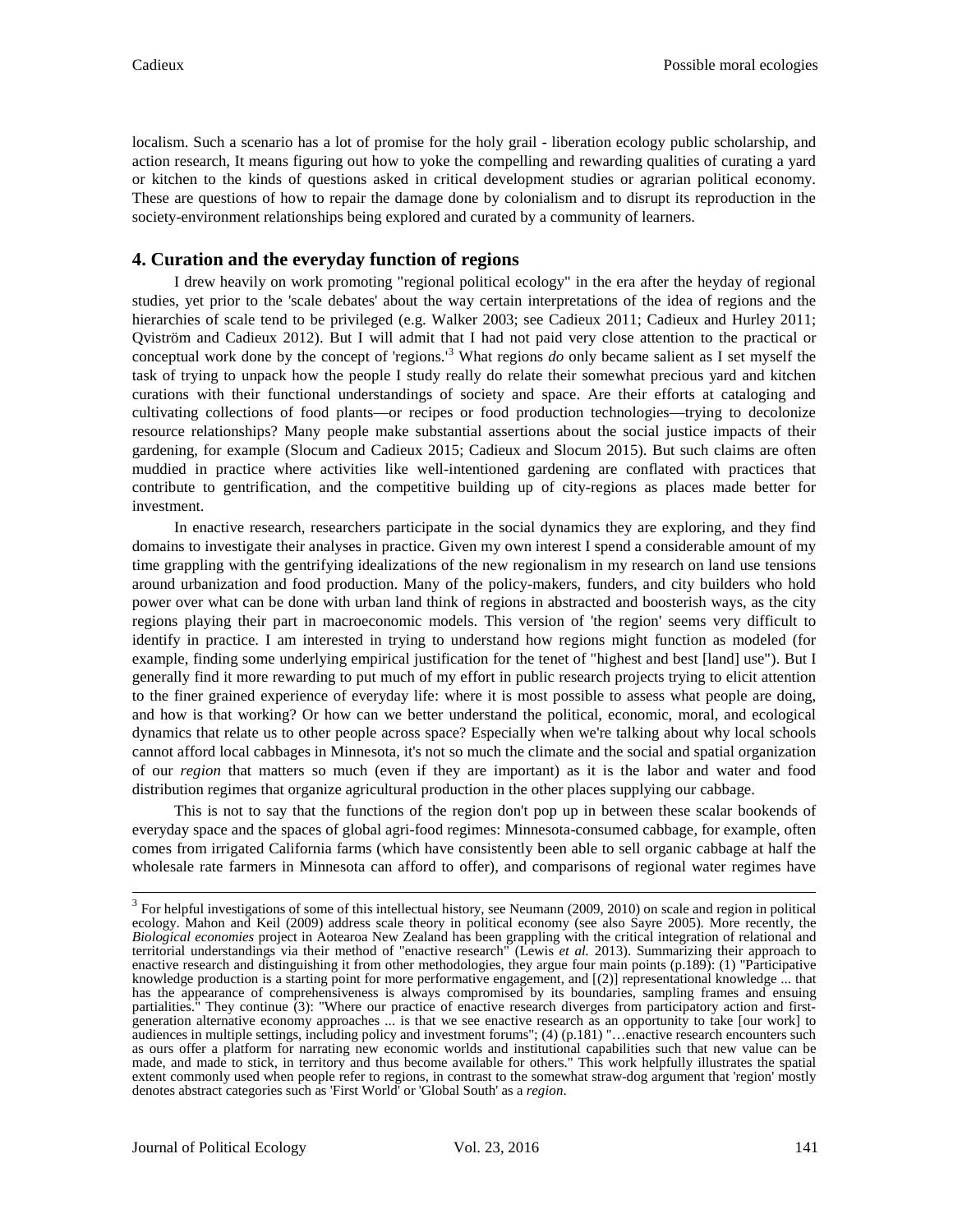become a fairly common focal point for arguments about relocalization of food systems. Regional labor systems might soon become more common (see Food Chain Workers Alliance 2012; Henderson and Spula 2011). Also common in these arguments are representations of regions and their communities in terms that we might recognize from Ben Anderson's descriptions of the construction of nationalism (Anderson 1991) and that have been critiqued in work on alternative food systems as "defensive localism" (DuPuis and Goodman 2005; Winter 2003). This version of regions familiar from local foods discourse (as well as from NIMBY land use politics) has obvious downsides. Localism tends to conflict with macroeconomic theories of comparative advantage (and arbitrage), alienating dominant bureaucracies without necessarily providing substantive (or moral) explanations about why social relations at the scale of the region are preferable. Perhaps most frustrating from the normative position familiar in political ecology work is the way that sentimental appraisals of regions tend to make it harder to discuss how regional social relations might otherwise be organized to avoid some of the difficulties and problematic power relations often negatively attributed to larger scales in endeavors such as food production.

Considering everyday curation as a humanistic analogue to 'citizen' (or *public*) science may help us appreciate the *upside* of regions as heuristic devices useful for the reasons I have outlined. A culture of populist curation encourages people to explore and come to critical and actionable conclusions about the infrastructure of their everyday lives. Without considerable social infrastructure to translate the impulses and fragmentary understandings we often see, for example in foodie-ism, foodies do not usually make substantive change via pickles and locally made specialty items and the arrangement of their yards—but they may make heuristics that remind them what to prioritize and what they understand and which relationships to cultivate that are useful in specific regions. Since regions are often defined by the scale of ecological and political relationships engageable in a place, one of the most important aspects of the kind of popular curation I'm describing, from the perspective of regional political ecology, is that it appears to contribute to learning how to organize with others: how to argue for which values are important enough to support and defend.<sup>[4](#page-8-0)</sup> And the everyday way that people experience things and relate them to the changes in the systemic relationships around them, such as in the case of local "regional" food, seems to provide a crucial feedback potential for adaptive social learning and management systems.

# **5. Everyday political ecology, the moral agency to change, and a progressive sense of region**

In the field of art curating, where the term is most familiar and also most professionalized, there is considerable consternation over the popularization of curation and the hollowing out of the curatorial. The field of socially engaged environmental art has come to closely parallel much work in political ecology. For examples of approaches to ecology that take the politics of meaning and experience seriously, see the work of [Natalie Jeremijenko,](http://www.nataliejeremijenko.com/) [Marina Zurkow,](http://o-matic.com/play/index.html) Buster [Simpson,](http://fryemuseum.org/buster_map) or [Christine Baeumler,](http://www.quodlibetica.com/from-project-to-practice-imagining-communities/) all of whom craft artistic processes around everyday ecologies—that also take seriously popular ecological experiences, and the ways these might be intensified and more meaningfully interpreted by engaging ecologies via art. Attention to "social practice" in this artistic work has made me think about the function of practicing habits related to food and land in light of an emphasis on social organizing and popular meaning-making. Such habits can potentially be yoked to the everyday practices of experiencing, analyzing, and potentially changing regional political ecologies. Innumerable cultural technologies bring us our meals and reproduce our political ecologies—and a central theme of the many socially engaged disciplines concerned with these dynamics is that we need to learn to respect the range of cultural technologies, and also to engage their moral ecologies (from canning to hydrogenation), with their different pressures and practical systemic dynamics. Curator Maria Lind recently responded to a request by Jens Hoffmann to define the curatorial in their Art Basel discussion of his 2013 edited collection *Ten fundamental questions of curation*, the collection that made me see my kitchen in more distinctly curatorial terms. Her response captures for me the value of a popular yet

<span id="page-8-0"></span><sup>&</sup>lt;sup>4</sup> This is one of the core reasons I have argued that we should not dismiss what many critics argue is merely symbolic redemption of high impact lifestyles, even if that is a hugely motivating component of the impulse, see Cadieux 2005, 2008 and Slocum *et al.* 2011.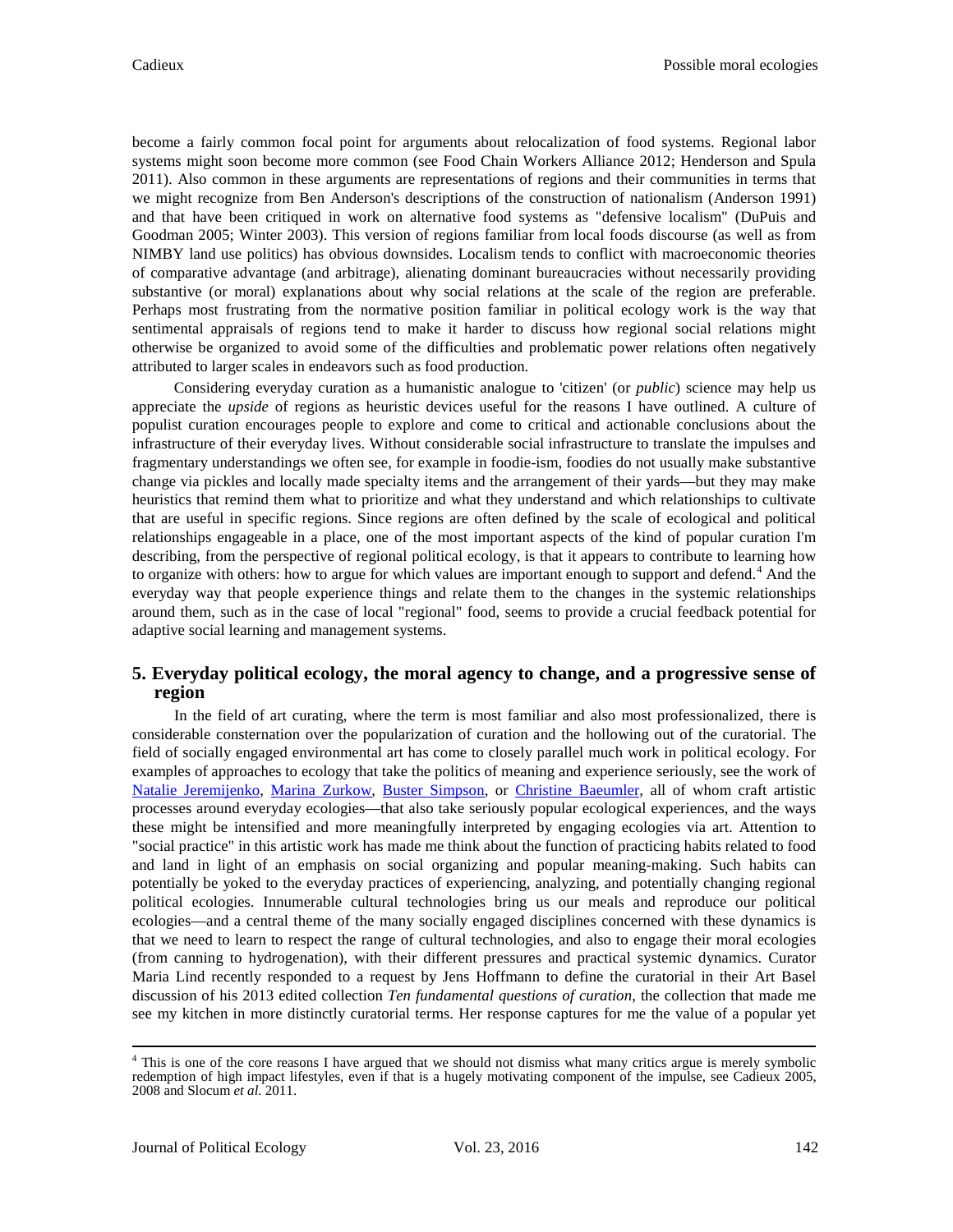also rigorous engagement with regional political ecology understood from a curatorial perspective—a sense of the way that analytical agency involves empowerment to speak from one's own experience, and also to be an agent of the ongoing reproduction and change of a region and its politics and ecology, beyond the merely solipsistic performance of personally satisfying curation:

[By curatorial] I mean a practice that goes beyond curating, which I see as the technical modality of making art go public in various ways. "Curating" is "business as usual" in terms of putting together an exhibition, organizing a commission, programming a screening series, et cetera. "The curatorial" goes further, implying a methodology that takes art as its starting point but then situates it in relation to specific contexts, times, and questions in order to challenge the status quo. And it does so from various positions, such as that of a curator, an editor, an educator, a communications person, and so on. This means that the curatorial can be employed, or performed, by people in a number of different capacities within the ecosystem of art. For me there is a qualitative difference between curating and the curatorial. The latter, like Chantal Mouffe's notion of the political in relation to politics, carries a potential for change.

I will end with an example that made me think through regional political ecology frameworks as curatorial. As I get ready for a field study trip in Aotearoa New Zealand by cleaning my kitchen, I am finishing up eventually perishable goods like Milo, a Commonwealth Nestlé malted barley chocolate milk beverage. I wonder while drinking it whether the version of it I remember (to which I was introduced doing graduate fieldwork in Christchurch) will be as good as what we doctor up at home, halving tins of the Singaporean version of the drink (all that's available in Minnesota) with cocoa powder that is fair trade and organic and with malted milk that I had to mail order when I couldn't find it at either the local co-ops or large grocers. The down-homey malted powder comes from a 'Real Food' distributor aggregating specialty groceries and that I suspect is a subsidiary of a large retailer. The cocoa and Singaporean ingredients obviously travel along distanciated global networks, made as non-engageable as possible despite the many claims by the manufacturers about labor relations and nutrition respectively. And while I recognize that regional relations are not inherently less racist or more equitable, it is nevertheless regional networks that make it possible for me to engage with the complex relational networks of this food's production. Minnesota's networks of food coops, for example, function very regionally—even if the regional scale is diverse, with the Twin Cities being a sub-region of the larger prairie-populist region of historical co-ops (Ergstrom 1994), and with individual co-ops functioning significantly in subsections of the metropolitan region.

I am inclined to characterize the goal of the kind of 'enactive research' that I have described above as making it possible for people to carry out action research that has an effect on the systems studied and that helps people become aware of, understand, and perhaps revise their justifications for the kinds of actions they're motivated to take. In relation to the social organizations that contribute to feeding people, such research often focuses on regional networks that people would like to critically understand and improve. These networks are often regionally organized, with strong production chain clusters located in functional proximity, and where actions take place within territorial boundaries. The centers and boundaries shift as relationships across space change. These are all characteristics that could be claimed for the specific provisioning relationships that have allowed me to consistently supply myself with Singaporean Milo. The grocery institution that is the Twin Cities' United Noodle store where I buy it has been maintained by diverse communities of eaters. The supply chain possibilities that make possible my indulging in Milo as a guilty memento of sociable fieldwork moments (along with its more virtuous replacements) are carefully built and slowly discovered regional relationships that easily become taken for granted—but whose regional specificity and value are painfully rediscovered each time one relocates from a familiar region and loses access to meaningful foods, along with everything they may represent about understanding one's place in the world, and one's reliance on the landscapes and social relations of, for example, food production.

Before I learned to want foods with qualities that are difficult to understand without political ecology terminology (or to understand Milo enough to hack it!), I knew very little about the many ways that foods are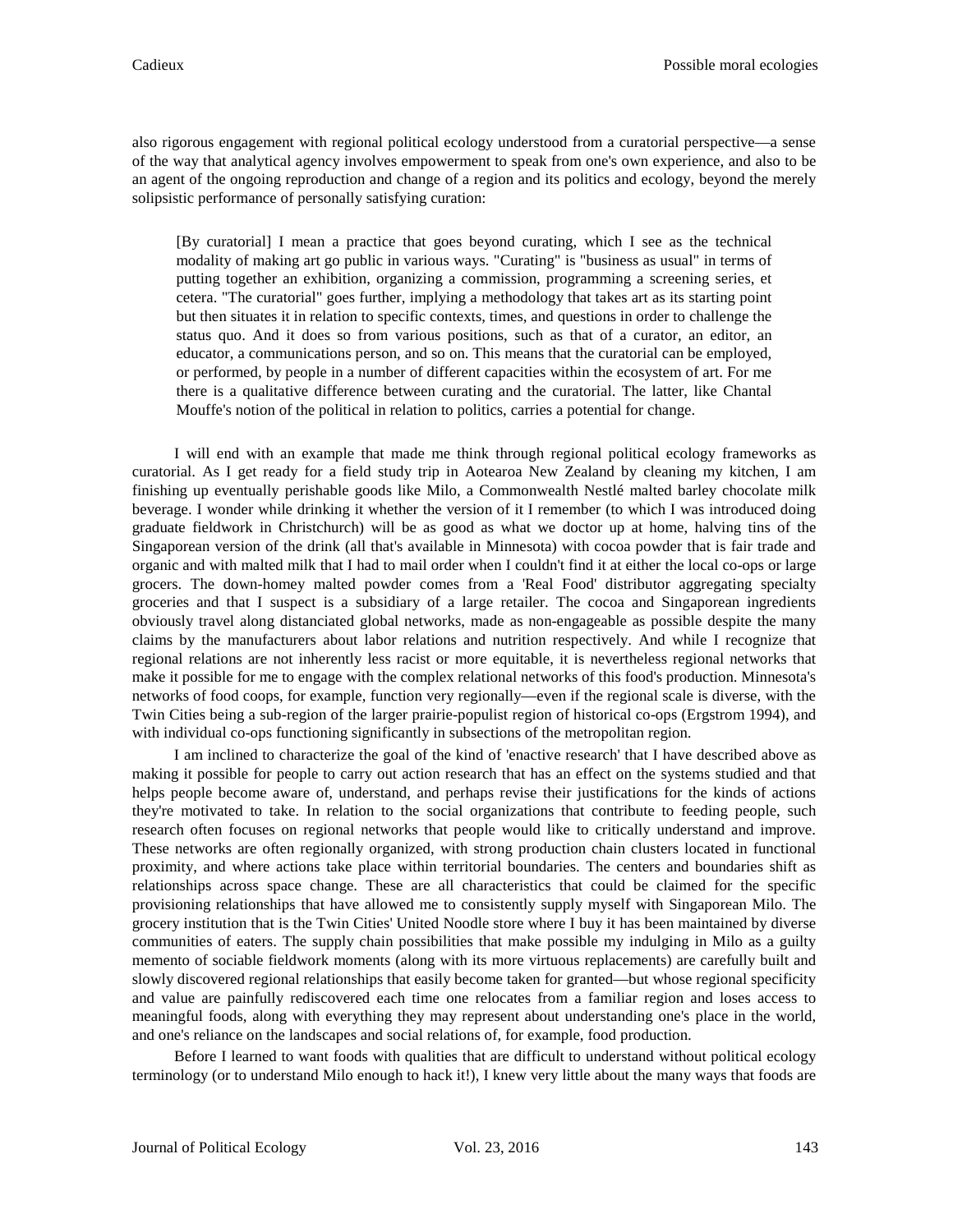processed—about the role of barley in malt balls, for example, or the role of malted milk in keeping brewery technologies alive through the Prohibition period in the US (technologies that are now subsidizing and forging economic geographies of emerging 'food hubs'), or, frankly, about the extraordinarily perilous labor involved in the cultivation, harvest, and processing of cocoa. Just as much as with the much more commonly 'curated' foodstuffs I'm clearing out of my kitchen—the fancy and particular and relationship-embodying things pictured above and the jams and artisanal things people like to use to characterize 'regional food' these more processed foods like Milo play an important role in the heuristic that kitchen foods are providing for regional political ecology. Processed foods into which we may gain some insights represent and perform important things that we can figure out about the knowledge cultures that are necessary to engage, for example, if I want to effect change in the agroecological systems I work within. As I try to understand why I am attached to all my jars of preserved food knowledge, I am coming to recognize that an active curatorial stance toward the regional political agroecologies represented here enables me to take my experience into the social milieu where a more collective sense of what the region is, and how it functions and is negotiated (cf. Cook et al. 2000 and Cook *et al*.'s [http://www.followthethings.com](http://www.followthethings.com/) project). My curatorial approach to my kitchen is both dependent on my social experience and it allows me to share material artifacts of this social experience; much like landscape investigation, this approach provides a framework particularly supportive for enactive research.

In the best case scenario, I see the negotiation of regions enabled by this approach as crucial to institutionalizing the qualities Doreen Massey identified as contributing to a progressive sense of place: not static, not simply enclosed, without single identities, and with multiple sources of uniqueness (Massey 1993). Toward a progressive sense of region, we can argue that the everyday and scholarly analysis and curation involved in the practice of regional political ecology can empower people to embrace the moral as a creative shaping modality, a series of practices that are not only curated as a performative display, but that are actively used to build healthy, just socio-spatial relationships. And the region provides an experientially parsimonious place to explore, negotiate, curate, perform, and in other ways institutionalize such moral ecologies in place.

## **References**

- Amati, M. and Taylor, L. 2010. From green belts to green infrastructure. *Planning Practice and Research* 25(2): 143–155.
- Anderson, B.R. 1991. *Imagined communities: reflections on the origin and spread of nationalism*. London: Verso.
- Blaikie, P.M. and H.C. Brookfield. 1987. *Land degradation and society.* London: Methuen.
- Cadieux, K.V. 2005. Engagement with the land: redemption of the rural residence fantasy? In Essex, S., Gilg, A., and R. Yarwood. (eds.). *Rural change and sustainability: agriculture, the environment and communities*. Cambridge: CABI. Pp.215–229.
- Cadieux, K.V. 2008. Political ecology of exurban 'lifestyle' landscape at Christchurch's contested urban fence. *Urban Forestry and Urban Greening* 7(3): 183–194.
- Cadieux, K.V. 2011. Competing discourses of nature in exurbia. *GeoJournal* 76(4): 341–363.
- Cadieux, K.V. and P. Hurley. 2011. Amenity migration, exurbia, and emerging rural landscapes: global natural amenity as place and as process. *GeoJournal* 76(4): 297–302.
- Cadieux, K.V. and R. Slocum. 2015. [What does it mean to](http://jpe.library.arizona.edu/volume_22/Cadieuxslocum.pdf) *do* food justice? *Journal of Political Ecology*  22:1–26.
- Cadieux, K.V., L. Taylor., and M. Bunce. 2013. [Negotiating 'protected countryside'](http://digitalcommons.hamline.edu/cgi/viewcontent.cgi?article=1002&context=cla_faculty) in the Greater Golden [Horseshoe Greenbelt Plan: material landscapes and abstract ideals in the city's countryside.](http://digitalcommons.hamline.edu/cgi/viewcontent.cgi?article=1002&context=cla_faculty) *Journal of Rural Studies* 32: 307–319.
- Cash, D.W., W.C. Clark, F. Alcock, N.M. Dickson, N. Eckley, D.H. Guston, J. Jager and R.B. Mitchell. 2003. [Knowledge systems for sustainable development.](http://www.pnas.org/content/100/14/8086.full) *Proceedings of the National Academy of Sciences* 100(14): 8086–8091.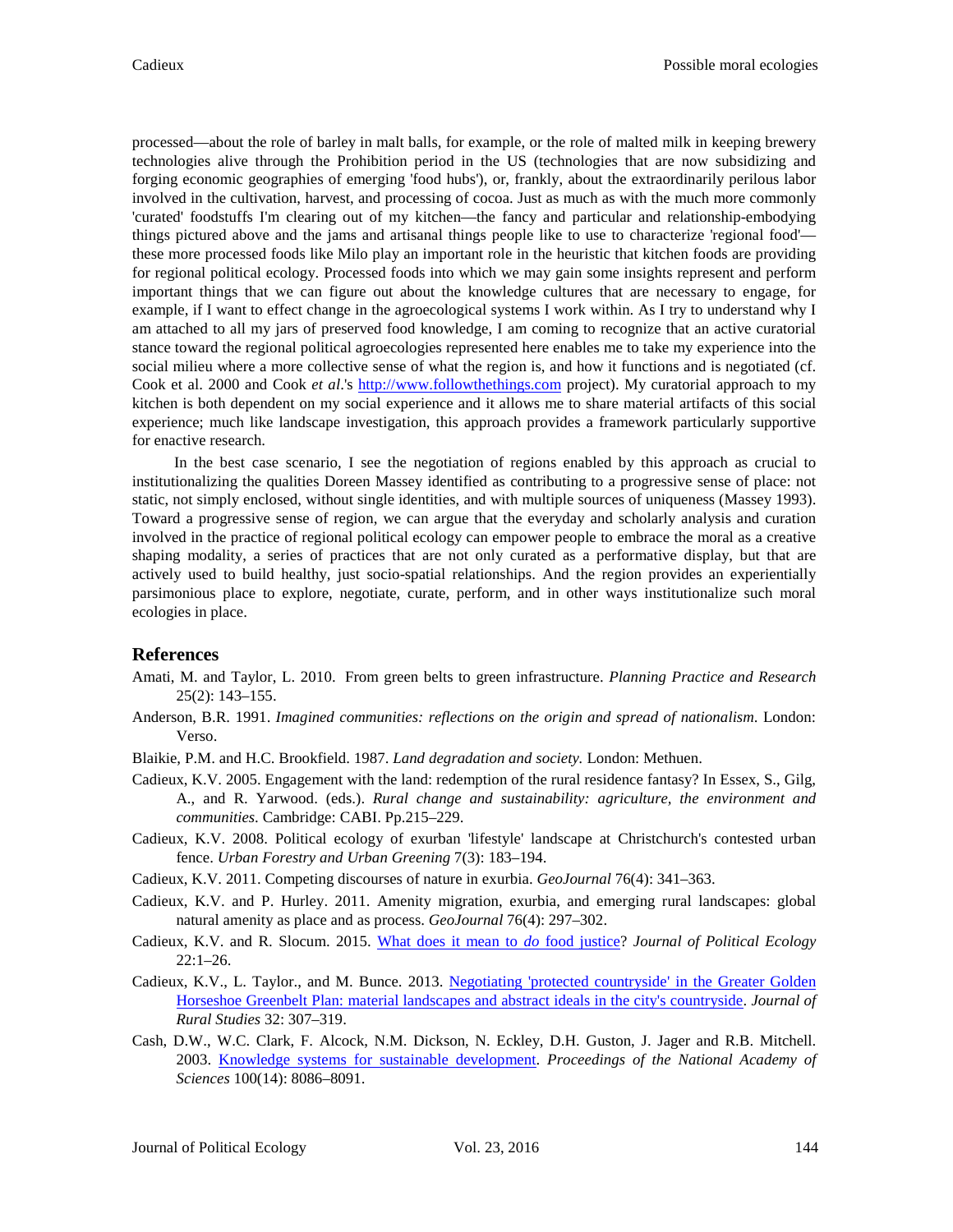- Chayanov, A.V. 1966/1925. *The theory of peasant economy*. Edited by D. Thorne, B. Kerblay and R.E.E Smith. Madison: University of Wisconsin Press.
- Conradson, D. 2003. Geographies of care: spaces, practices, experiences. *Social and Cultural Geography* 4(4): 451-454.
- Cook, I., P. Crang, and M. Thorpe. 2000. Regions to be cheerful: culinary authenticity and its geographies. In Naylor, S. Ryan, J. Cook, I., and D. Crouch. (eds.) *Cultural turns/geographical turns: perspectives on cultural geography*. Harlow: Routledge.
- De Schutter, O. 2011a. *[Agroecology and the right to food](http://www.srfood.org/en/report-agroecology-and-the-right-to-food)*. Report presented at the 16th Session of the United Nations Human Rights Council.
- De Schutter, O. 2011b. The right of everyone to enjoy the benefits of scientific progress and the right to food: from conflict to complementarity. *Human Rights Quarterly* 33(2): 304-350.
- De Schutter, O. 2012. [The right to food: a weapon against global hunger.](https://www.youtube.com/watch?v=NJtol_H8TEI) *Friedman Seminar Series*. Medford, MA: Tufts University.
- Dupuis, E.M., and D. Goodman. 2005. Should we go "home" to eat? Toward a reflexive politics of localism. *Journal of Rural Studies* 21(3):359–371.
- Ergstrom, L. 1994. *Make no small plans: a cooperative revival for rural America*. Rochester, Minnesota: Lone Oak Press, Ltd.
- Flyvbjerg, B. 1998. *Rationality and power: democracy in practice*. Chicago: University of Chicago Press.
- Food Chain Workers Alliance. 2012. *The hands that feed us: challenges and opportunities for workers along the food chain*. [http://foodchainworkers.org/wp-content/uploads/2012/06/Hands-That-Feed-Us-](http://foodchainworkers.org/wp-content/uploads/2012/06/Hands-That-Feed-Us-Report.pdf)[Report.pdf](http://foodchainworkers.org/wp-content/uploads/2012/06/Hands-That-Feed-Us-Report.pdf)
- Healy, R.G. 1984. Forests in an urban civilization: land use, land markets, ownership and recent trends. In G. A. Bradley (ed.) *Land use and forest resources in a changing environment: the urban/forest interface*. Seattle: Washington University Press. Pp.17–34.
- Henderson, E. and J. B. Spula 2011. Building the movement: labor in the Northeast food system. Northeast Sustainable Agriculture Working Group.

[http://nesawg.org/sites/default/files/WorkersintheNEFoodSystemOct2011\\_1.pdf](http://nesawg.org/sites/default/files/WorkersintheNEFoodSystemOct2011_1.pdf)

- Hetherington, K. 2011. *Guerrilla auditors: the politics of transparency in neoliberal Paraguay*. Durham: Duke University Press.
- Heynen, N. 2014. [Urban political ecology I: the urban century.](https://nikheynen.files.wordpress.com/2014/09/heynen_upe1_pihg.pdf) *Progress in Human Geography*, *38*(4): 598– 604.
- Heynen, N. 2015. [Urban political ecology II: the abolitionist century.](https://nikheynen.files.wordpress.com/2016/01/heynen_upe2_pihg.pdf) *Progress in Human Geography* In press.
- Hoffmann, J. (ed.) 2013. *Ten fundamental questions of curation.* Milan: Mousse Publishing.
- Lee, R. and D.M. Smith. 2011. *Geographies and moralities: international perspectives on development, justice and place*. London: Wiley.
- Lewis, N., R. Le Heron, H. Campbell, M, Henry, E. Le Heron, E. Pawson, H. Perkins, M. Roche and C. Rosin. 2013. [Assembling biological economies: region-shaping initiatives in making and retaining](http://doi.org/10.1111/nzg.12031)  [value.](http://doi.org/10.1111/nzg.12031) *New Zealand Geographer* 69(3): 180–196.
- Mahon, R. and R. Keil. 2009[. Introduction.](http://www.ubcpress.ca/books/pdf/chapters/2009/LeviathanUndone.pdf) In R. Keil and Mahon, R. *Leviathan undone? Towards a political economy of scale*. Vancouver: UBC Press. Pp. 3–23.
- Massey, D. 1993. [Power-geometry and a progressive sense of place: local cultures, global change.](http://www.dourish.com/classes/readings/Massey-PowerGeometries.pdf) In J. Bird *et al.* (eds.) *Mapping the future*. New York: Routledge. Pp.59–69.
- McGirr, H.K. and S.P.J. Batterbury. 2016. Food in the city: urban food geographies and 'local' food sourcing in Melbourne and San Diego County. *Geographical Research* 54(1): 3–18. [ResearchGate](https://www.researchgate.net/publication/283951829_Food_in_the_City_Urban_Food_Geographies_and_%27Local%27_Food_Sourcing_in_Melbourne_and_San_Diego_County)
- Miessen, M. 2010. Democracy revisited (in conversation with Chantal Mouffe) In Miessen, M. (ed.) *The nightmare of participation (Crossbench praxis as a mode of criticality)*. New York/Berlin: Sternberg Press. Pp. 105-160.